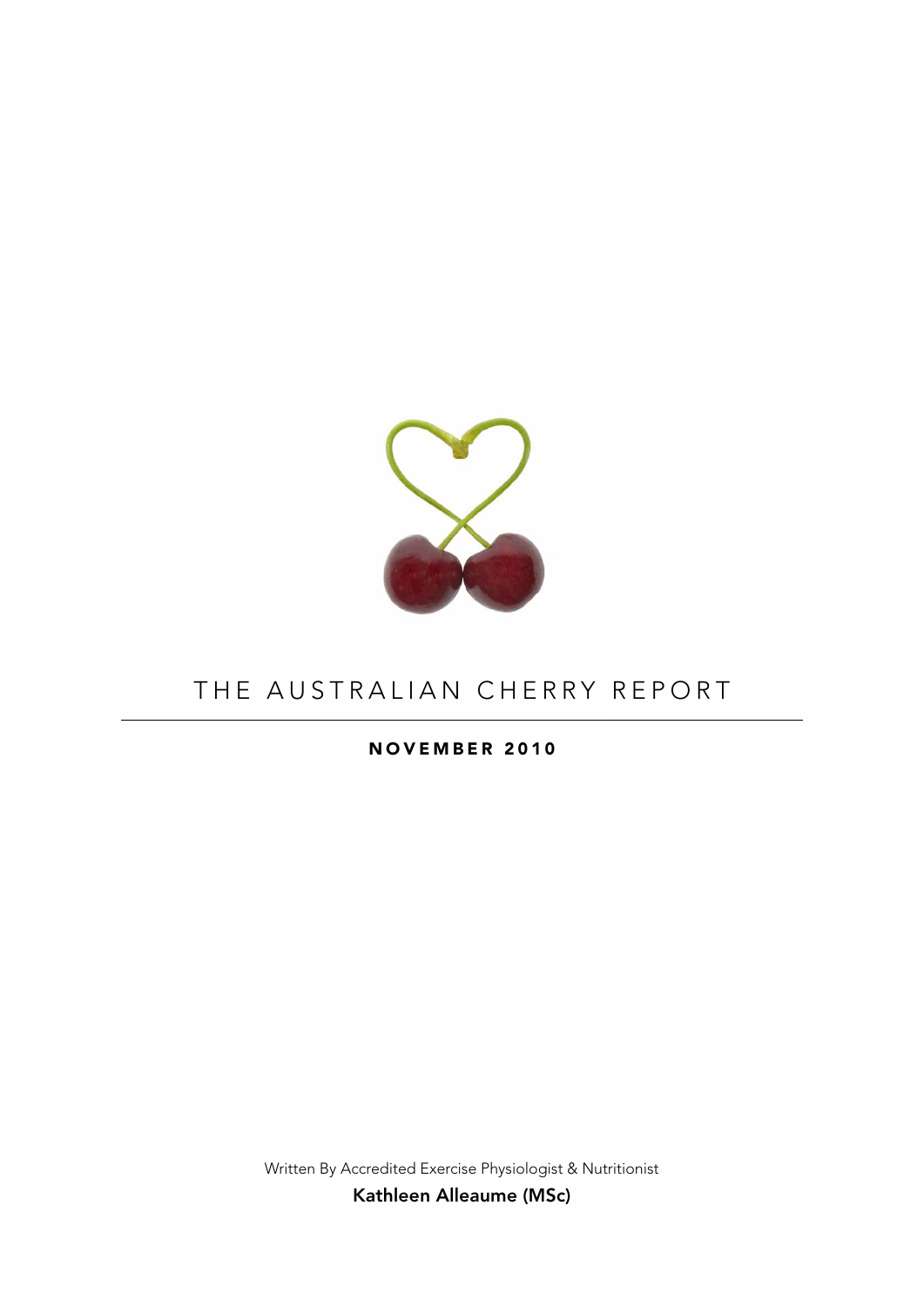# A powerful "super" fruit story

The Cherry Report is a summary of the currently available scientific literature on the potential health and antiageing benefits of cherries. The report aims to provide an overview of the scientific evidence, not to provide individual recommendations. The information is not intended to substitute for the advice of a physician or healthcare professional.

For more information, please visit www.lovesummerlovecherries.com.au

# **CHERRIES SNAPSHOT**

- A true "superfruit" Emerging studies suggest phytonutrients found in cherries may have the ability to reduce the risk of heart disease, certain cancers, diabetes, and even alleviate gout and arthritis pain.
- **Antioxidant advantage** Cherries are a power-packed food loaded with anthocyanins – the antioxidants responsible for their deep red colour – and other flavonoid antioxidants such as quercetin and kaempferol.
- **Essential nutrients** Cherries provide a good source of vitamin C and a source of potassium and fibre.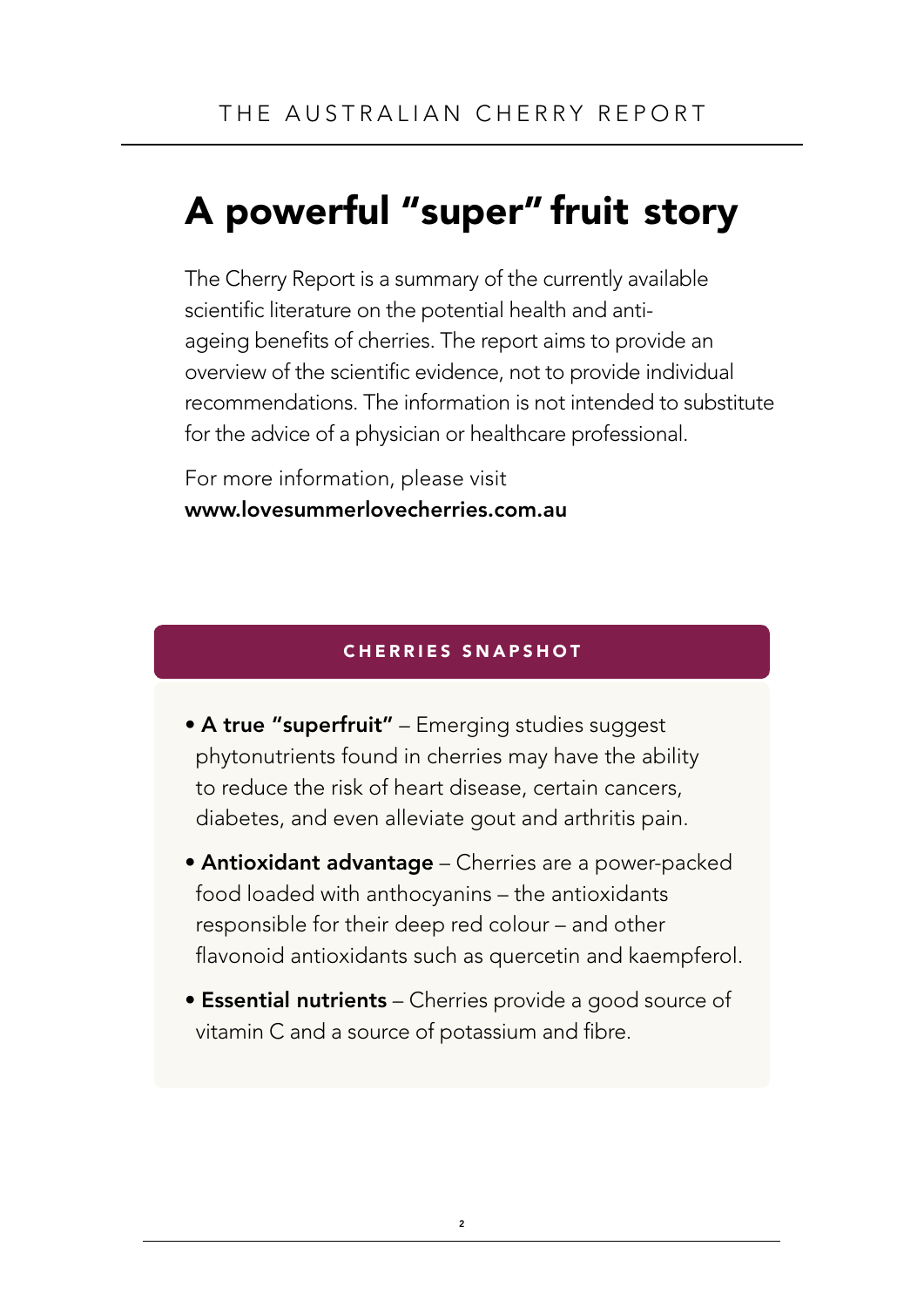## A true "Super Fruit"

Researchers continue to explore the existence of "superfruits" - a unique group of nutrient-rich fruits that contain natural compounds shown to have potential disease-fighting properties. Few fruits fall into this category, but the cherry should be considered one of them. Emerging research shows fresh cherries are a rich source of certain antioxidants and contain other phytonutrients - plant pigments that have been linked to a variety of health promoting benefits, including anti-inflammatory, anticancer, anti-diabetes, and anti-obesity effects. Cherries provide a unique combination of phytonutrients in one package that work together to deliver health benefits not available in antioxidant supplements or pills (1).

#### History of cherries

A member of the Rosacea (rose) family, cherries are a small, plump stone fruit. They have been cultivated in southern Australia since the late 19th Century when they were introduced to the New South Wales town of Young, now known as the cherry capital of Australia.

# **Varieties**

There are two main cherry species. Sweet cherries (Prunus avium L.) often sold at fresh food grocers as fresh cherries and sour cherries (Prunus cerasus L.) also known as tart cherries. In Australia sour cherries are more commonly consumed through processed products such as juices, or preserved to be later used in cooking and for making cherry brandy.

Today there are more than 50 cherry varieties grown and many more are being developed in Australia. The specific varieties available on the Australian market, such as the Merchant, Ron Seedling, Bing, Lapin, Sweetheart and Sweet Georgia, vary in colour from light to deep red and almost black. The rarer Rainier 'white' cherry, another sweet variety, has a beautiful creamy yellow skin with a red blush. Sour cherries, on the other hand are more commonly grown in Europe, although there are some plantations in Victoria and Tasmania. The most well known variety of sour cherry is the Morello.

#### Red power

Cherries contain powerful antioxidants called anthocyanins. These belong to a large family of phytonutrients called flavonoids, linked to a variety of health benefits, and provide cherries with their deep, rich red colour.

The potential health benefits of cherries first came to light in the 1990s, when a number of studies were published describing the antioxidant content of this fruit. Spurred on by what was then anecdotal evidence that cherries alleviated the pain of arthritis and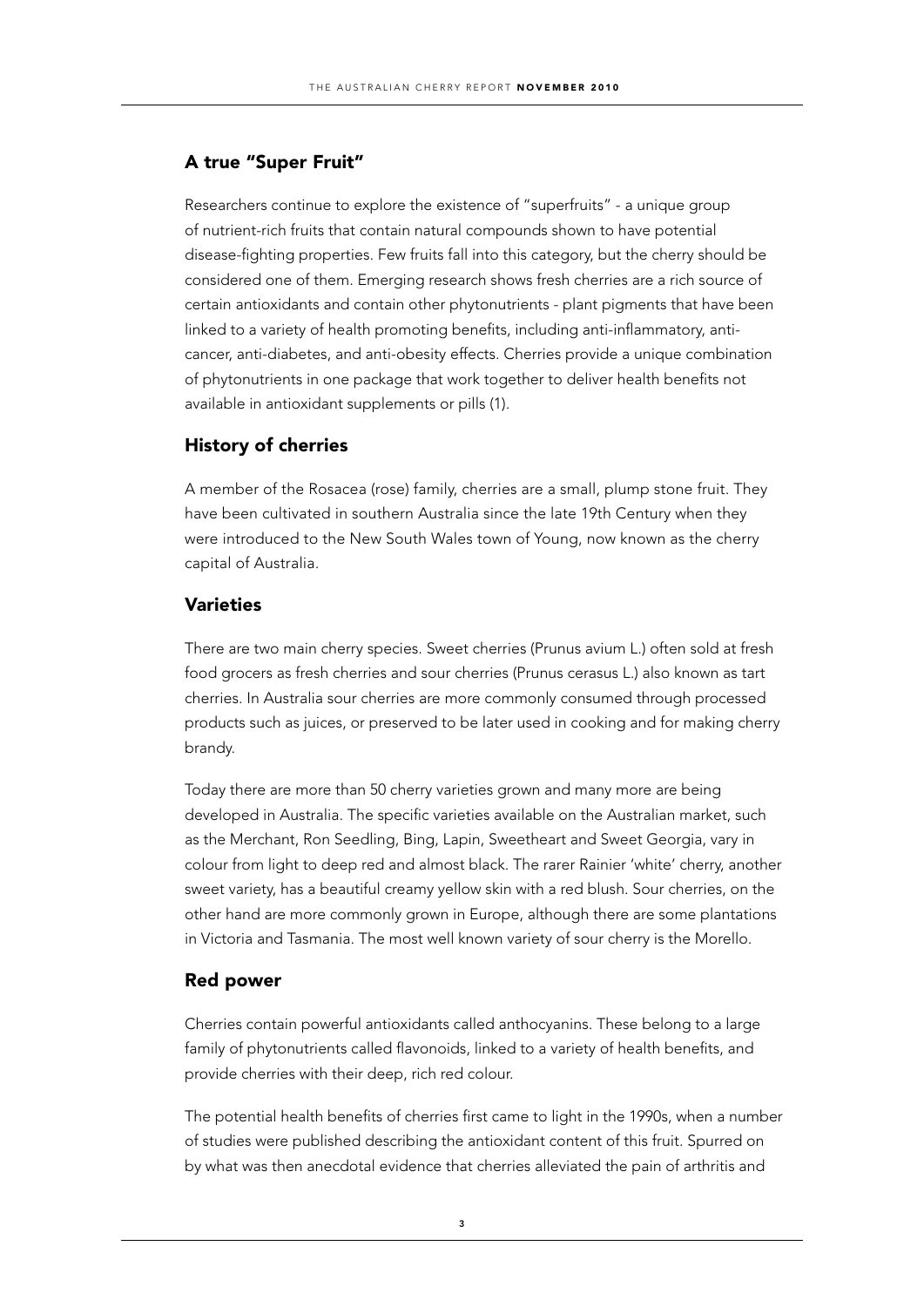gout, researchers discovered that cherries had high antioxidant activity. Since then, in vitro research conducted in 2001 at the Michigan State University found that cherries were the richest sources of certain anthocyanins, cyanidin-3-glucosylrutinoside and cyanidin-3-rutinoside (noted as anthocyanins 1 and 2 in Figure A) as compared to various berries, including red raspberries, blackberries and strawberries, containing 30 to 40 milligrams of anthocyanins in every 100 grams of fruit (2).



## TOTAL ANTHOCYANINS 1 AND 2

Figure A. Comparison of total anthocyanins 1 and 2 in selected berries. Source: Seeram and Momin et al 2001 as cited in the Cherry Nutrition Report, 2007.

#### The antioxidant advantage

Antioxidants are substances that may protect cells from damage caused by unstable oxygen molecules known as free radicals. Free radicals are unstable molecules that are generated when we engage in everyday activities, such as eating, breathing and exercising, as well as when we're exposed to pollution, cigarette smoke and the sun's ultraviolet rays. Fortunately, our bodies' antioxidant system (which is topped up by dietary antioxidants) is effective at squelching the audacious free radicals that bombard our bodies' delicate cells every day. Studies spanning decades of research consistently show that maintaining a high antioxidant defense system lowers a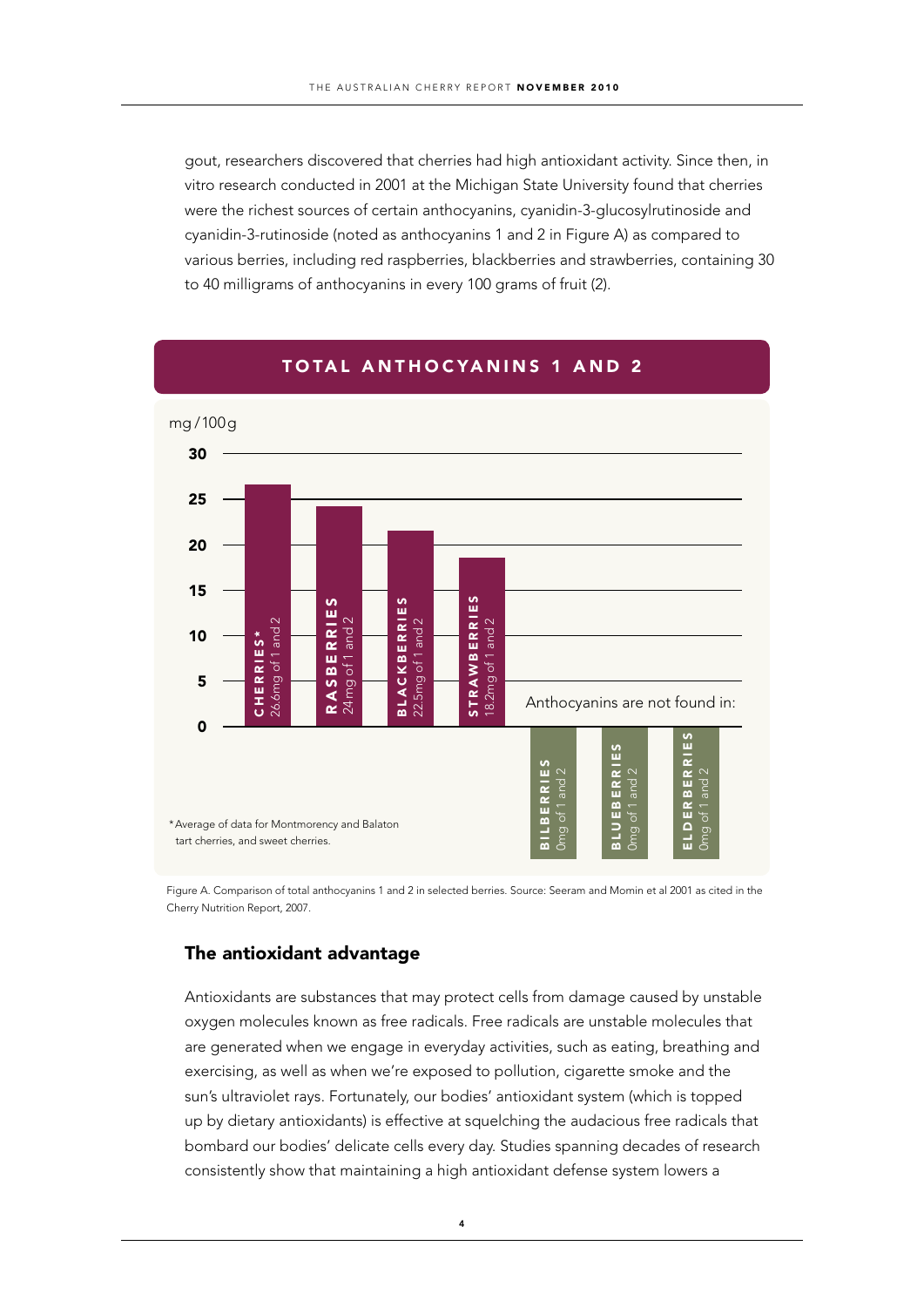person's risk of cardiovascular and neurodegenerative diseases, helps protect against certain cancers and helps slow the ageing process.

The antioxidant strength of a food can be measured in Oxygen Radical Absorbance Capacity (ORAC) units. The ORAC analysis is a standard measure quantifying the "power" of antioxidants in foods. It measures the capacity of a food to 'mop up' destructive free radicals. It is thought that the higher the ORAC score, the better a food is at helping our bodies prevent and fight disease.

According to a new study from the University of Michigan, published in Food Chemistry 2010, the unique compounds in sour cherries may work in concert to deliver a powerful 'cocktail' of antioxidants. The researchers in this study isolated individual cherry phytonutrients and tested their antioxidant power in isolation versus paired together. They found that the "whole" was greater than the sum of the parts (3). It appears that phytonutrients contained in a natural food matrix work together to boost antioxidant power more than by what would be expected from adding up their individual antioxidant effects.

A study published in the American Journal of Clinical Nutrition found that sour cherries ranked 14 in the top 50 foods for highest antioxidant content per serve – and are among well known 'superfoods' such as red wine, berries and dark chocolate (4). Data from the USDA Human Nutrition Research Centre on Ageing at Tufts University confirmed sour cherries contained similar or higher amounts of antioxidants compared to certain berries, as illustrated in Figure B (5).



### ANTIOXIDANT CAPACITY

Figure B. Comparison of total antioxidant capacity of sour cherries and popular berries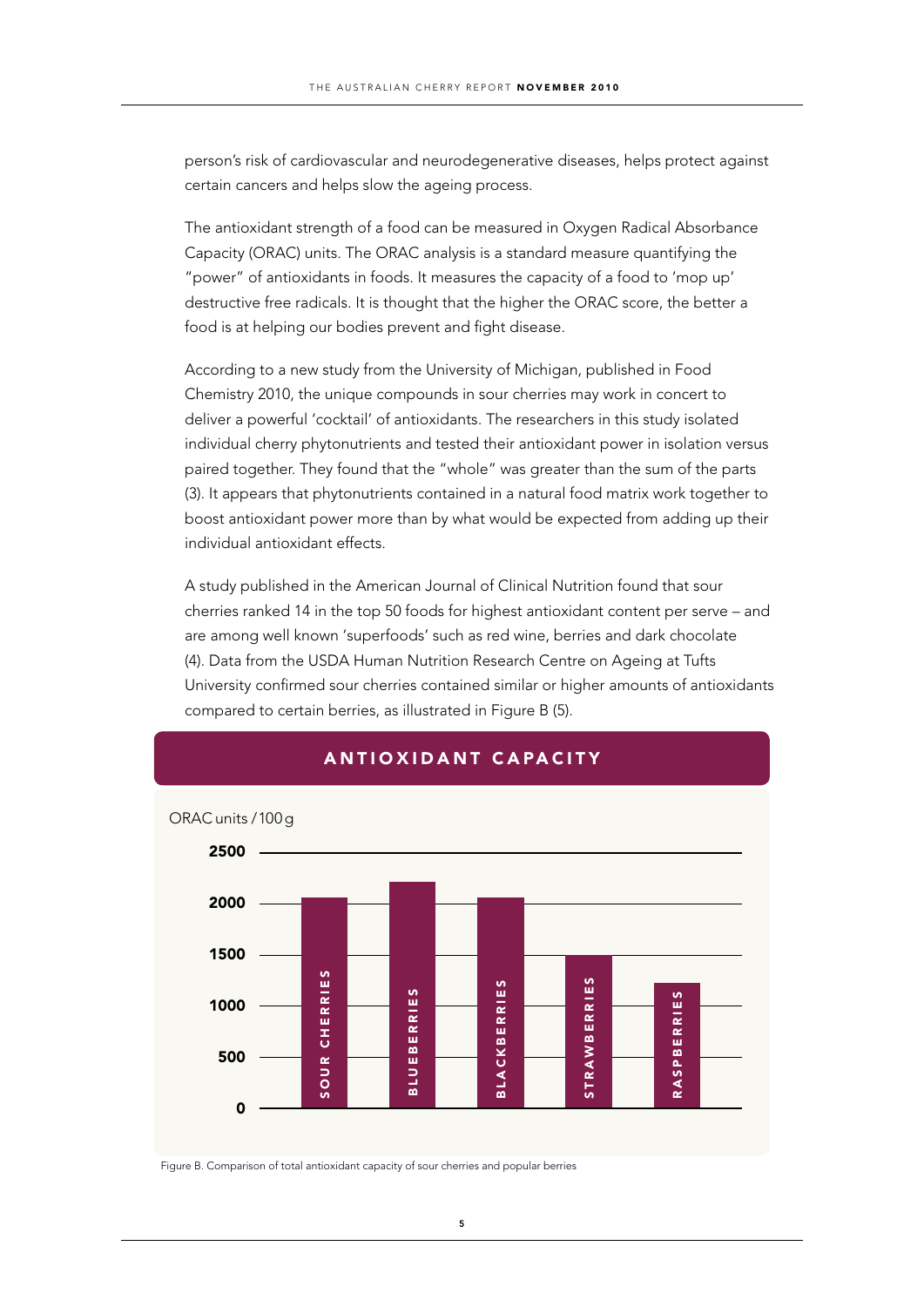Free radicals are believed to be a major contributing factor in the production of fine lines and wrinkles by destroying the collagen and elastin network, which keeps our skin supple and firm. Eating foods rich in antioxidants, such as cherries, may help to reduce and neutralise free radicals and slow the signs of skin ageing.

Emerging research suggests that the natural compounds found in cherries may help:

- Offer protection against cardiovascular disease and certain cancers.
- Reduce inflammation and ease arthritis and gout pain.
- Reduce the risk of diabetes.

# Emerging Areas in Cherry Research

#### Heart disease

A growing body of science links the anthocyanins found in cherries to heart-health benefits. With more than 3.67 million Australians living with some form of heart disease (6), the heart-healthy qualities of red pigments from plant foods have more relevance than ever!

Recent research with animals revealed that cherry-enriched diets lowered risk factors for heart disease, such as reducing total blood cholesterol and triglyceride levels, while slightly raising high-density lipoproteins (HDL) - the "good" cholesterol (7). Additionally, a US investigation from the Department of Agriculture's Human Nutrition Research Centre in California found healthy men and women who supplemented their diets with 280 grams of sweet cherries (approximately 45 cherries) for 28 days had a 25 percent reduction in C-reactive protein (CRP), an inflammatory marker which is associated with cardiovascular disease (8).

*Bottom line:* A growing body of evidence links cherries' unique combination of phytonutrients and rich red colour, provided by the fruit's powerful anthocyanins, to protection against heart disease.

## Cancer Prevention

Several researchers have attributed cancer-preventative properties to antioxidants found in plant foods. In 2004, researchers investigated the effects of 10 different fruit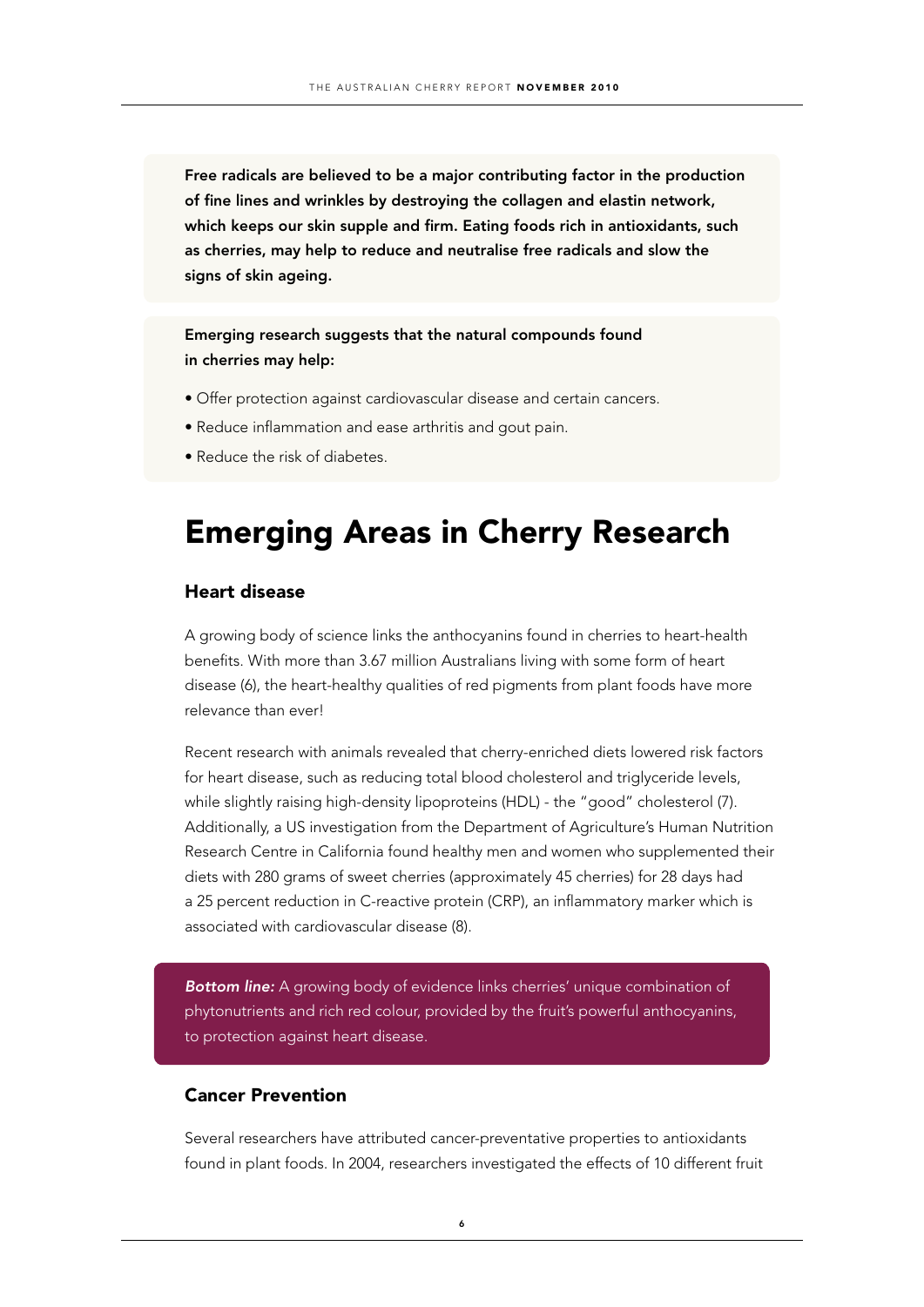extracts (including from sweet cherries) on the cell proliferation of colon and breast cancer cells in the test tube. The results showed that the fruit extracts decreased the growth of both colon cancer cells (HT29) and breast cancer cells (MCF-7) (9). A similar finding, using sour cherries or isolated anthocyanins for colon cancer cells was also reported by researchers at Michigan State University. Further these researchers conducted a feeding study with mice which showed a significantly lower number of tumours in the caecum among animals fed sour cherries as compared to a control diet, although there was no significant reduction in tumours of the small intestine or colon. Surprisingly, supplementing the diet of mice with anthocyanins produced significantly fewer tumours at all three sites of the intestine (small intestine, caecum, colon). The researchers suggested that "...sour cherry anthocyanins may reduce the risk of colon cancer" (10).

**Bottom line:** The science points to cherries' rich source of phytonutrients, including anthocyanins, as the basis for their potentially protective role in some cancers.

#### Arthritis & Gout

Gout is a common form of arthritis characterised by recurrent attacks of pain, swelling and redness in joints. Gout occurs when uric acid builds up in the bloodstream and uric acid crystals are deposited in the joints. Around 70,000 people in Australia have this form of arthritis (11).

For decades, cherries have quietly grown a devoted fan base of arthritis and gout sufferers, who routinely consume the fruit to help soothe their symptoms. In fact, the suggestion that cherries might assist with arthritis and gout was first proposed in the 1950s. Preliminary research found that daily cherry consumption (approximately 4.5 cups of cherries) helped to relieve "gout attacks" and the pain associated with arthritis. Interestingly, after eating cherries, the patients in the study had lower blood levels of uric acid (12).

Since then, several small-scale studies have confirmed this anti-arthritis link with cherries. A US investigation found that healthy women (aged 20-40 years) who consumed two servings of Bing sweet fresh cherries (about 45 cherries) for breakfast experienced a 15 percent reduction in blood uric acid levels, suggesting that natural substances in Bing sweet cherries may help reduce arthritic inflammation (13).

*Bottom line:* Research demonstrates that anthocyanins and other antioxidants in cherries may have a beneficial role in a range of inflammatory-related conditions, including arthritis and gout.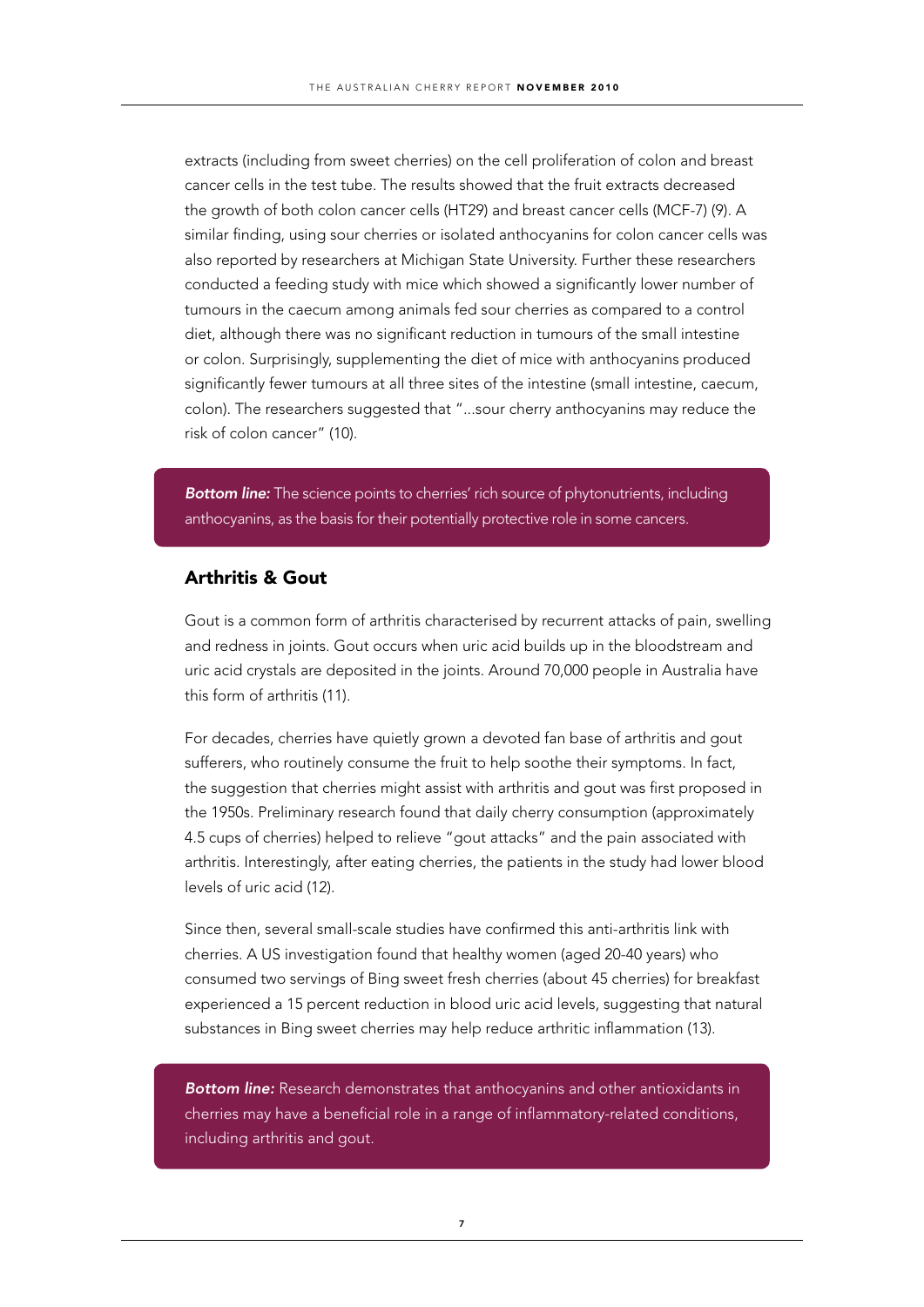#### Weight management

According to the Australian Bureau of Statistics (ABS) National Health Survey (2005), 1 in 2 Australian adults, (equivalent to 7.4 million people) are overweight or obese (14). Irrespective of height or build, if excess fat accumulates around the waistline, there is an increased risk of developing chronic disease, such as some cancers, heart disease, and type 2 diabetes.

In 2009, researchers at the University of Michigan found animals fed a cherrycontaining diet over a 12-week period, were able to reduce their total body fat by 18 percent, in particular the "belly fat" that is most often associated with heart disease risk (15). Similarly, another study found that feeding anthocyanins to mice on high-fat diets suppressed diet-induced increases in body weight, and normalised elevated blood glucose (sugar), insulin and lipid (fat) levels induced by the high fat diet (16).

#### Diabetes

Not only are cherries an antioxidant powerhouse; fresh sour cherries have a low Glycemic Index (GI) score of 22, and fresh sweet cherries have an intermediate GI of 63. The GI ranks carbohydrate foods according to their effect on blood sugar levels. Choosing low GI foods results in smaller rises in blood sugar and insulin levels. A low GI diet is suggested to be a key to long-term health, reducing the risk of heart disease, type 2 diabetes, obesity and certain cancers.

One animal study showed that a single dose of anthocyanins decreased fasting blood glucose levels by 19 percent and improved glucose tolerance by 29 percent in moderately diabetic rats. After four weeks of treatment with anthocyanins, fasting blood glucose levels had dropped to half of the pre-treatment levels and glucose tolerance had improved by up to 41 percent (17). In 2009 Seymour et al conducted an animal study over a three month period and showed that a diet supplemented with anthocyanin-rich sour cherries was associated with significantly reduced body weight, abdominal fat, reduced blood lipids (fats), and reduced fasting blood sugar levels when compared to the control diet. The researchers in this study concluded from these results that sour cherries may reduce the degree of risk factors associated with type 2 diabetes and heart disease (15).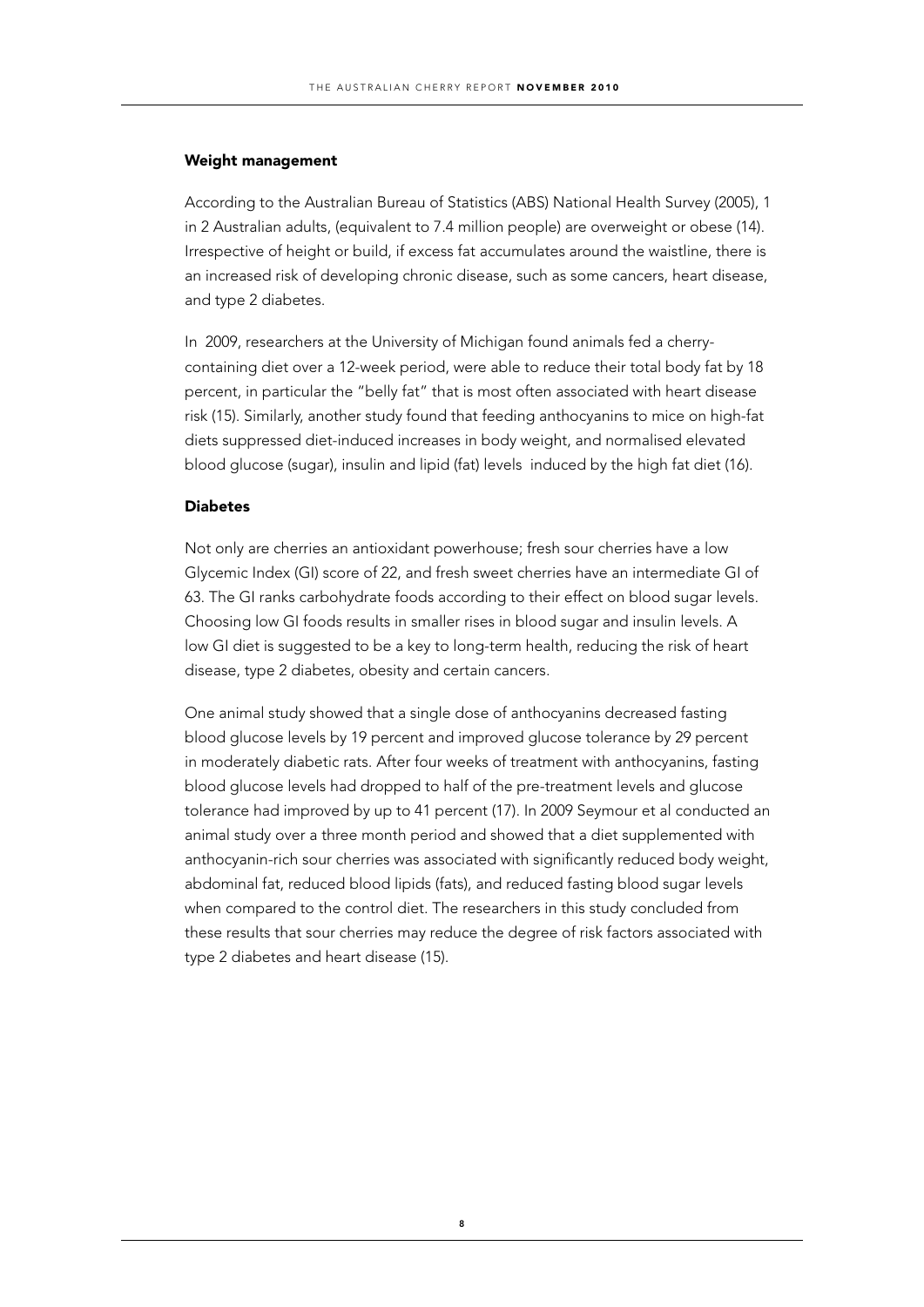

# Other Potential benefits…

#### *Sleep Promoting Melatonin*

Melatonin, a hormone produced naturally by the body, helps to regulate the body's circadian rhythms and natural sleep patterns. A preliminary study conducted by Reiter's group at the University of Texas Health Science Centre found that consuming a daily serve of sour cherries may help increase melatonin levels in the bloodstream enough to possibly improve the body's natural sleep patterns (18,19). The researchers also noted that melatonin works best when consumed one hour prior to sleep time. However, further research is warranted to confirm a role for cherries in sleep promotion, as the evidence to date is very preliminary.

*Cherries are one of the few natural food sources of melatonin, a potent antioxidant that helps improve the body's circadian rhythms and natural sleep patterns.*

#### *Exercise induced muscle soreness*

Emerging research suggests that anti-inflammatory components in cherries may promote the repair of muscles that have been damaged by exercise. This effect has been attributed to specific anthocyanins, shown to help relieve muscle pain and joint soreness associated with inflammation.

A recent study by Oregon Health and Sciences University revealed that runners who drank 300ml sour cherry juice (equivalent to 45-50 cherries) twice a day for seven days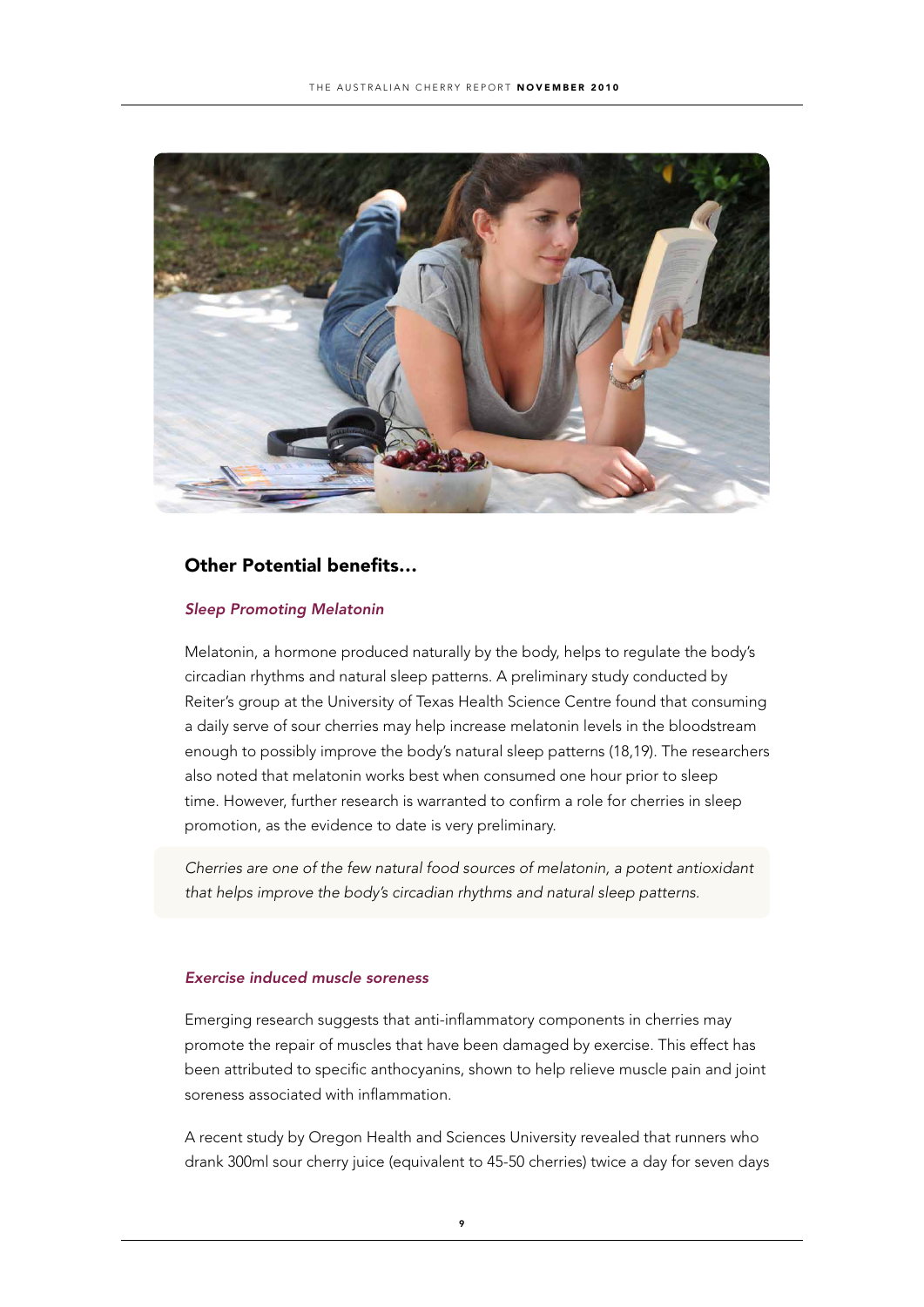prior to, and on the day of a long-distance relay, had significantly less muscle pain following the race. Researchers suggest that the properties found in sour cherry juice may work like common pain medications used by athletes to reduce post-exercise muscle soreness (20).

#### *Guilt-free indulgence*

While there are currently no established recommendations on how many cherries you should eat to reap a range of potential health benefits, research suggests that consuming 1-2 cups (up to 45 cherries) daily – particularly sour cherries – may help provide some of the health benefits identified.

Cherries have only 250 kilojoules (60 calories) per 100 grams and virtually no fat.

One serve of cherries equals ½ cup dried cherries, 1 cup of fresh or frozen cherries, 1 cup cherry juice or 2 tablespoons cherry juice concentrate.

#### Newspoll consumer research

A national online Newspoll survey conducted in September 2010 has revealed that Australians aged 18-64 consider various berries and cherries to be high in antioxidants compared to other common summer fruits (21). When asked whether each of the following fruits are high in antioxidants or not, 71 percent responded yes to blueberries, 58 percent to strawberries and 45 percent to cherries, while 39 percent believed oranges are high in antioxidants, 36 percent voted yes for apples, 26 percent for mangoes, 22 percent for peaches and 14 percent for watermelon.

Cherries are a very attractive fruit and much appreciated for their taste, sweetness and wealth of nutrients. Like some deeply coloured berries, cherries stand out for their high antioxidant content.

#### When it comes to cherries, fresh is best

Fresh cherries appear to contain more antioxidant phytonutrients compared to processed cherry products. One reason for this may be that the anthocyanins in cherries are found mainly in their skin (22). When cherries undergo processing to make juice and wine, their antioxidant capacity can be reduced by up to 77 percent and 95 percent, respectively.